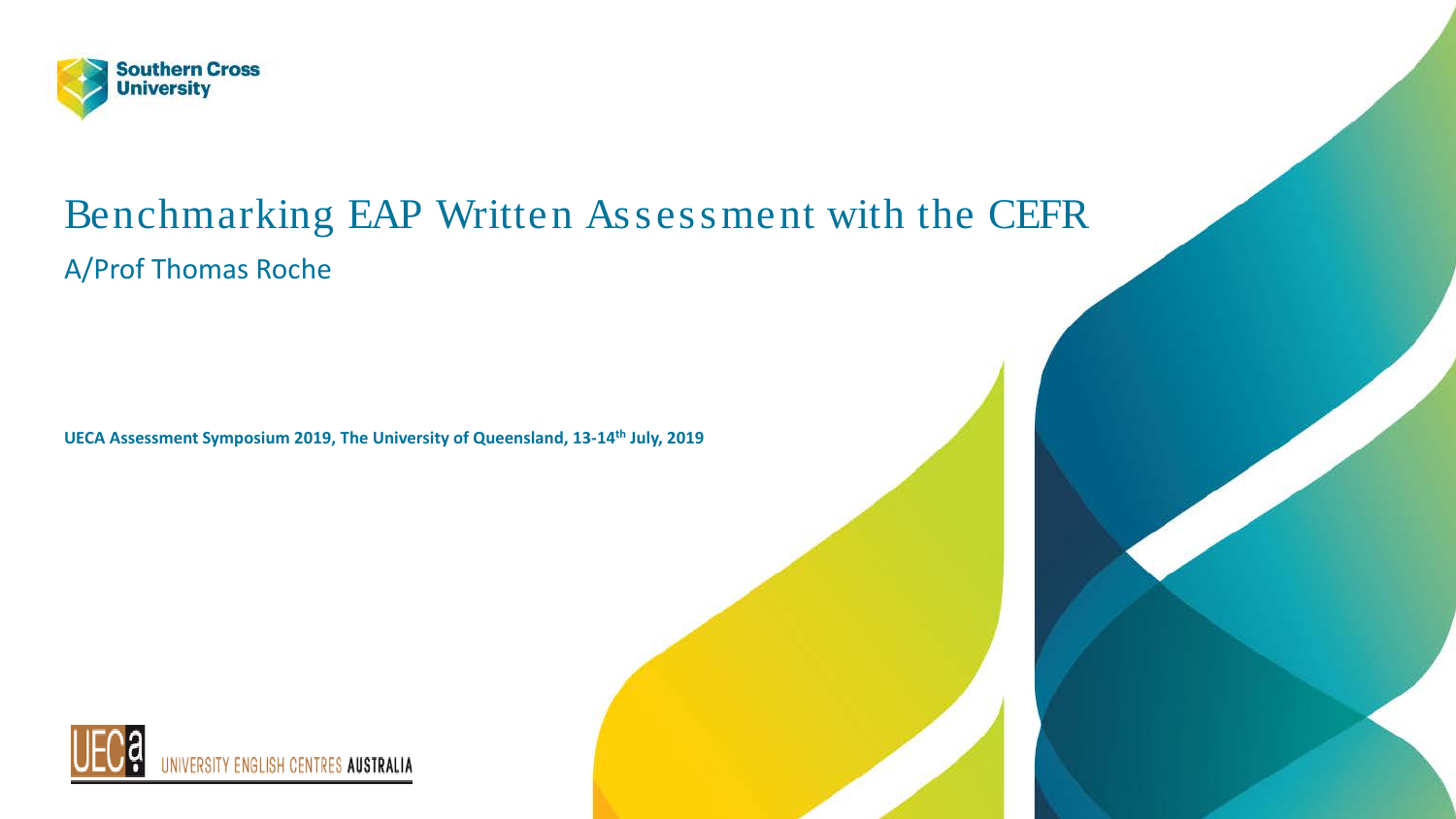#### **Overview**

- **1.** Why focus on EAP Written Assessment?
- **2.** What are we assessing? EAP the construct.
- **3.** Assessment in Australian Higher Ed & ELICOS the context.
- **4.** Benchmarking the legislation
- **5.** UECA Benchmarking the project
	- **5.2** Activity: the CEFR
- **5.3** CEFR and Peer Review Portal
	- **6.** Activity: Assessing Writing with the CEFR.
- **7. Conclusion**

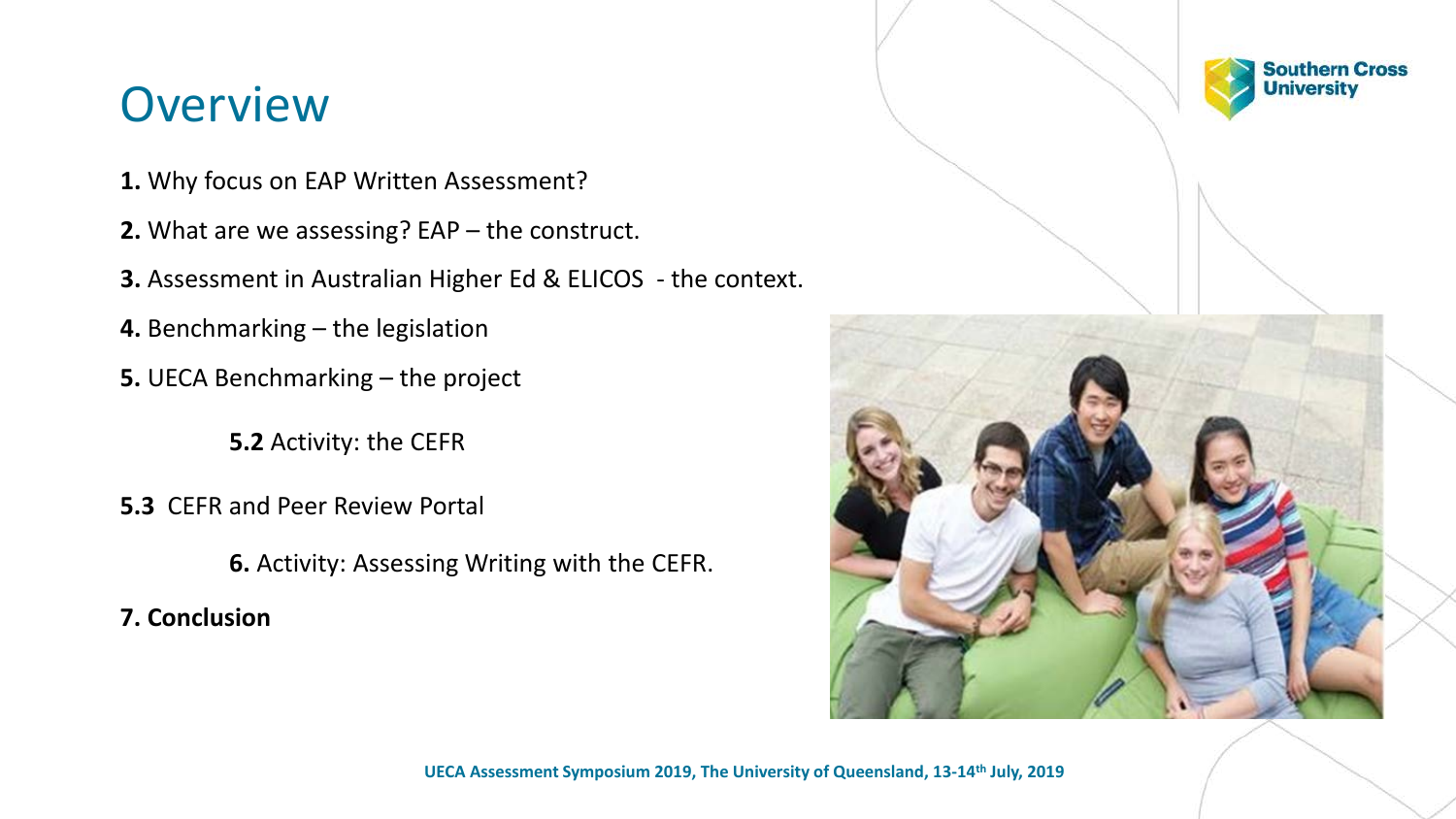#### 1. Why EAP Written Assessment?

**1. The Students:**

**1.1** over 700,000 international enrolments in education in Australia in 2018

**1.2** approx. 30% of Higher Ed enrolments enter via an ELICOS pathway (often EAP) – **responsibility to get it right**

**2. Writing is a good proxy for overall academic English proficiency:**

**2.1** majority of university assessments are written

**2.2** good (best?) predictor of overall language proficiency

and in-course performance (Ushioda & Harsch 2011;

Roche & Harrington, 2015).



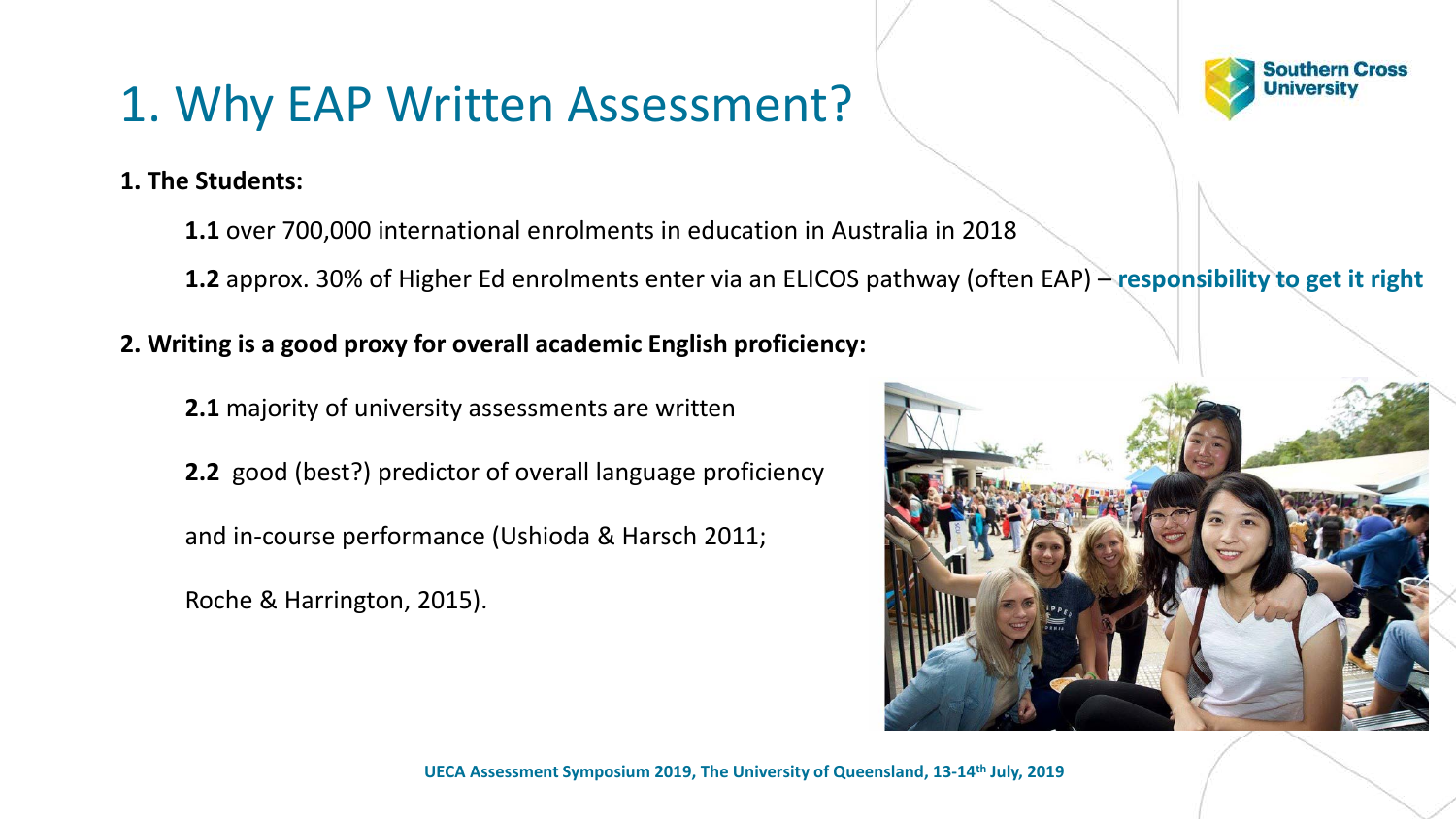#### 1. Why EAP Written Assessment?



Academic

Integrity

Practices

Academic achievement in HE is influenced by a number of factors (Andrade, 2006; Bayliss & Ingram, 2006):

- **Personal factors:** *motivation* & *self-efficacy* (Phakiti, Hirsch and Woodrow, 2013)
- **Social factors:** *supportive peer network* (Evans and Morrison, 2011)

as well as by **factors Direct Entry/EAP programs can directly influence:**

- **English Language Proficiency (ELP)** (Elder, Bright, and Bennett, 2007; Humphreys et al 2012)
- **Cultural factors**: transition from local high-school to *global* higher-education requires *adjustment* (Andrade, 2006)
	- *understanding of the HE provider's teaching and assessment practices* (Lee and Greene, 2007)
	- *digital literacy*: ability to access, assess & disseminate information in online mode (Roche, 2017)
	- *understanding of institutional policy – notions of text ownership/authorship* (Pennycook, 1996; Morrison, 2017)

EAP curriculum (ie. learning outcomes/teaching/learning and assessment) should address these factors in order to produce graduates with the attributes/competencies/skills that will enable them to succeed in HE.



**ENGLISH CENTRES AUSTRALIA**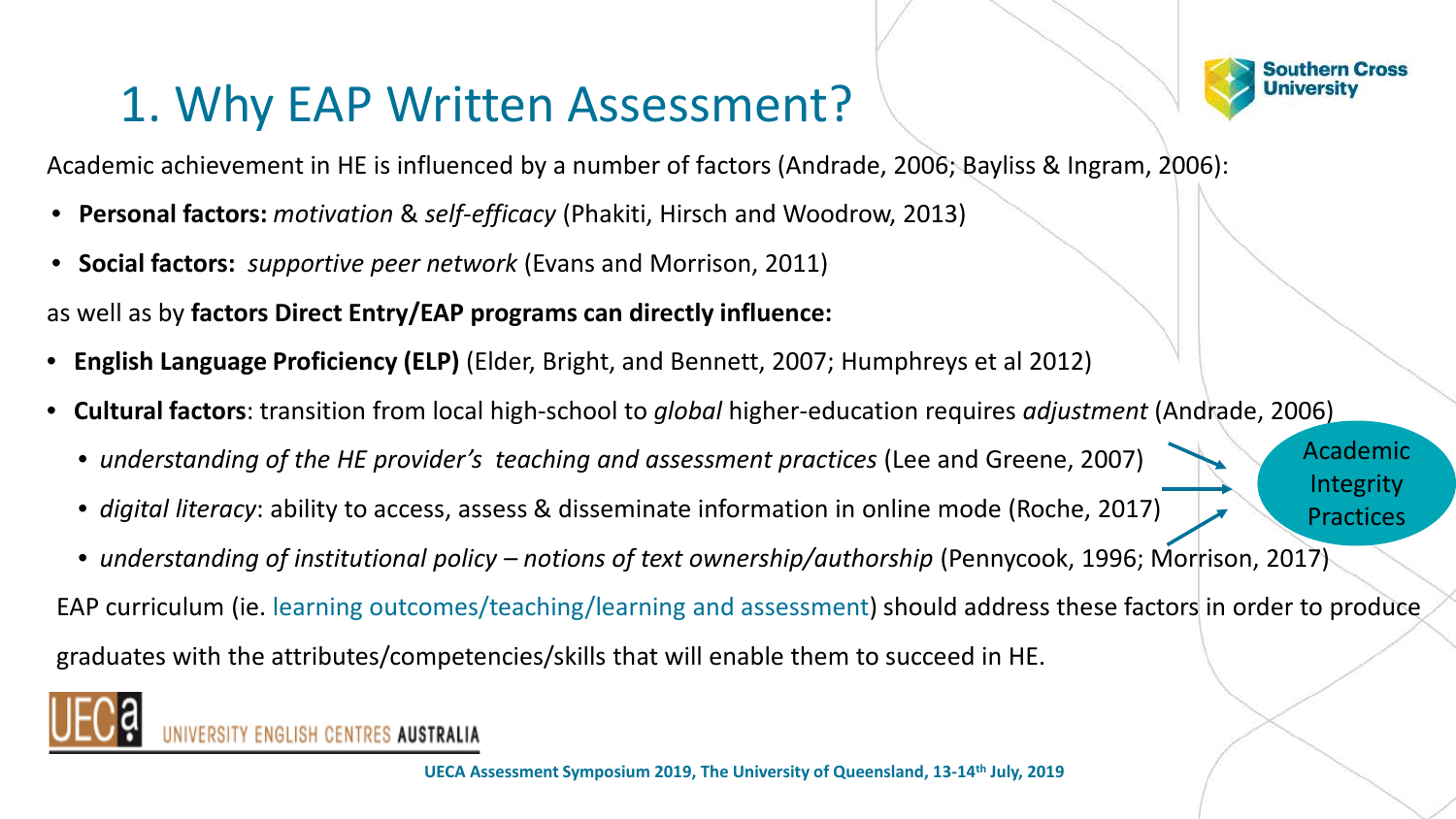#### 2. What are we assessing – EAP the construct?



A broader view of what language is to be taught and assessed. Moving both from skills (speaking, reading, writing and listening) to include explicit focus on higher-order language skills: academic literacies (paraphrase, synthesis, referencing etc.)

#### **Develop students' understanding of literacy practices** features) **English Language**

**ICT Skills** 

(from using a

keyboard, search

engine, etc)

EAP

Proficiency

(from orthographic to use in a shop)

Intersect is where foundational and high order skills are employed in *academic*, *digital* and *English literacy practices*. These are always institutionally situated (i.e. socio-cultural)

**Academic Skills** 

(from numeracy,

self-management)

Text ownership academic integrity: paraphrasing/in-text citation/referencing Academic identity employing appropriate register and pragmatic use (e.g. netiquette, report

- Academic language requires argumentation, which often involves combining different sources (Cho & Bridgeman, 2012; Cumming, 2013; Hyland, 2006; Pennycook, 1996).
- Story of Ram, the MIT student.

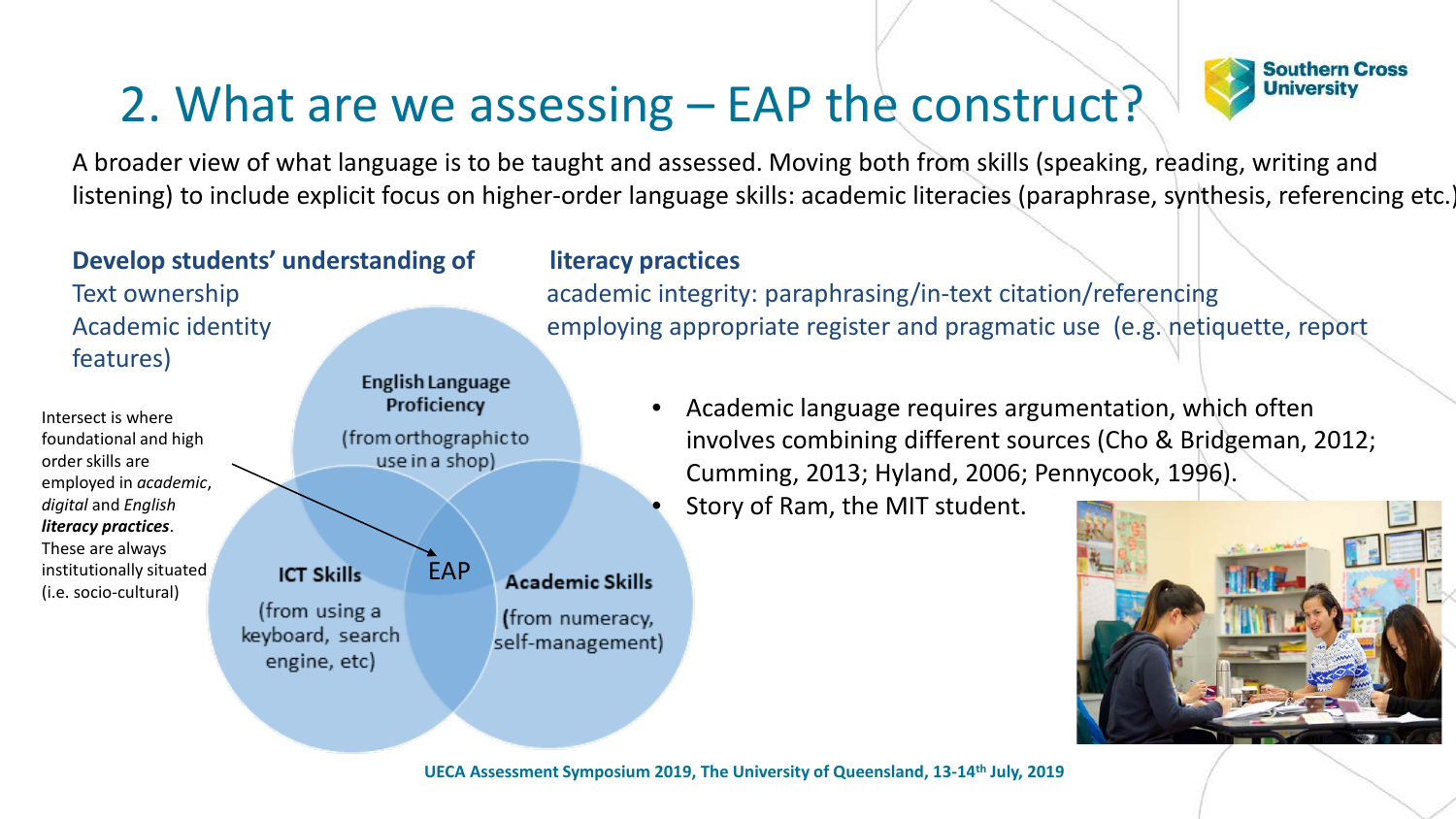

#### 3. Assessment in Australian Higher Ed & ELICOS

Assessment it the tool by which students are judged to have met unit learning outcomes (ULOs)

• *International White Paper on the future of assessment* (Coates, 2018) flag changes in how HE assessment is produced, implemented, scored, report but there are also changes to legislation on how it is regulated…

|                   | <b>Traditional 1990s</b><br>and before | <b>Stretched 1990s to</b><br>2020               | <b>Next Generation</b><br><b>2020s and after</b> |
|-------------------|----------------------------------------|-------------------------------------------------|--------------------------------------------------|
| <b>Authority</b>  | <b>University</b>                      | University or regulator<br>or testing org (80s) | ? Shared                                         |
| <b>Production</b> | Solo academics                         | <b>Academic teams</b>                           | Co-creation                                      |
| <b>Format</b>     | Paper                                  | Paper and online                                | Online                                           |
| Location          | Campus                                 | <b>Campus and online</b>                        | Online                                           |
| Implementation    | <b>Universities</b>                    | Unis/Specialists                                | <b>Specialists</b>                               |
| <b>Scoring</b>    | Solo academics                         | <b>Moderated practice</b>                       | ? Automated                                      |
| <b>Reporting</b>  | Generic                                | Contextualised                                  | Customised                                       |



'Y ENGLISH CENTRES **AUSTRALIA**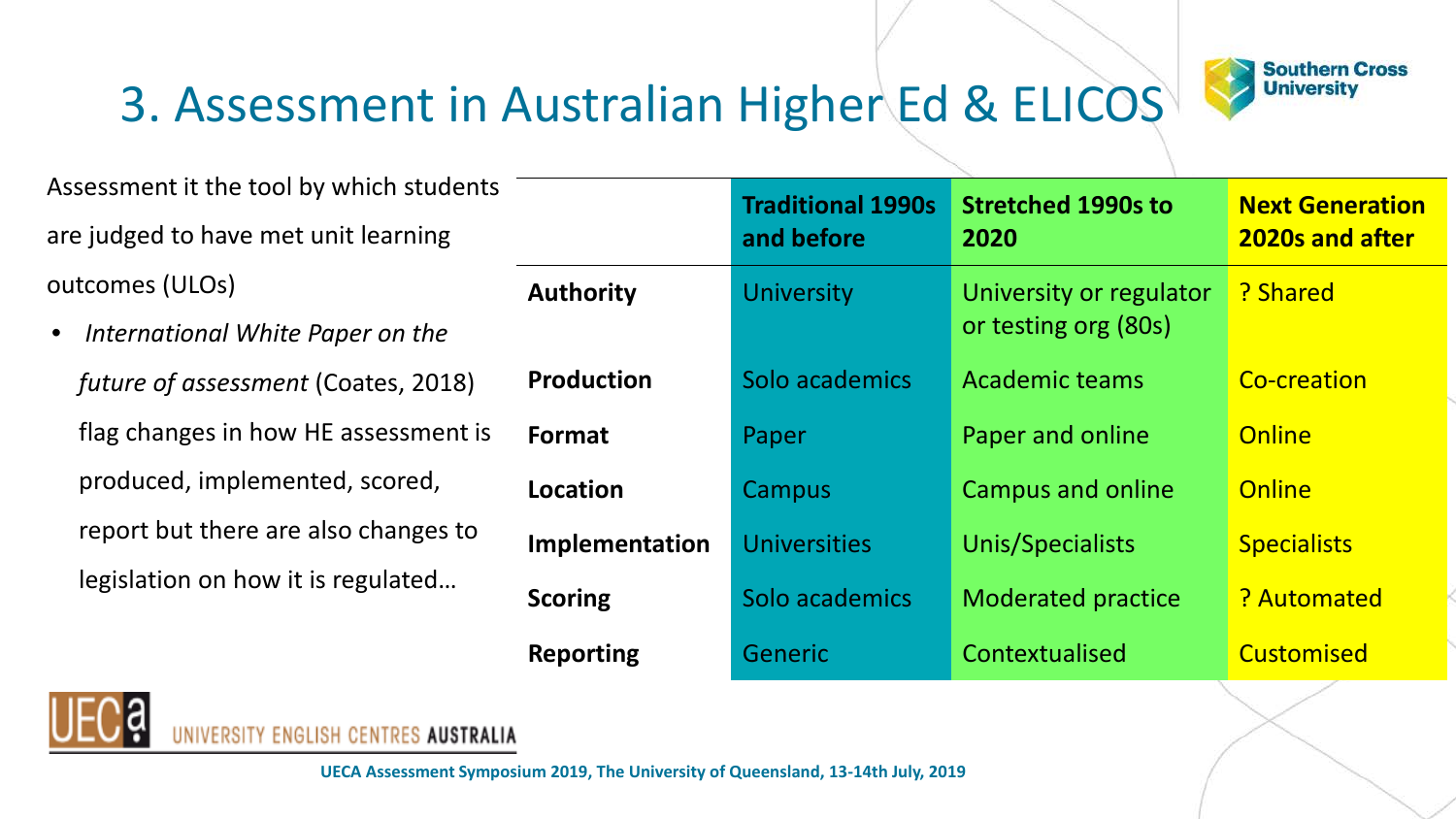#### 4. Benchmarking – the legislation



| <b>Documentation</b>                                                                                                                          | <b>Key Points</b>                                                                                                                                                                                                                                                                                                                                                                                                                                                 |  |  |
|-----------------------------------------------------------------------------------------------------------------------------------------------|-------------------------------------------------------------------------------------------------------------------------------------------------------------------------------------------------------------------------------------------------------------------------------------------------------------------------------------------------------------------------------------------------------------------------------------------------------------------|--|--|
| ELICOS Standards 2018 (Standard P4.1 c (ii)):<br>Department of Education and Training<br>National standards for ELICOS providers and courses: | Contain a general requirement to ensure that assessment is valid,<br>reliable, fair and clearly referenced to criteria.<br>formal measures must be in place to ensure that assessment outcomes<br>are comparable to other criteria used for admission to the tertiary<br>education course of study                                                                                                                                                                |  |  |
| <b>Higher Education Standards Framework</b><br>$[5.3.1, 5.3.4; 5.3.7; 1.4.1; 1.4.3; 1.4.4]$                                                   | admissions policies and procedures are documented and are designed<br>to ensure students have the English proficiency they need to succeed<br>Focus on testing rather than assessment                                                                                                                                                                                                                                                                             |  |  |
| <b>TEQSA Guidance Note: External Referencing</b><br>ISH CENTRES <b>AUSTRALIA</b>                                                              | The ELICOS provider must be able to show that a valid and reliable<br>mechanism (or combination of mechanisms) is in place to<br>independently demonstrate this comparability<br>Initial focus on testing.<br>UECA Executive provided feedback to TEQSA on the draft TEQSA<br>Guidance Note on English Language Standards. Jan 2018 broadened<br>external referencing to benchmarking (CEFR, ISLPR), tracer studies,<br>external testing (IELTS, CAE, PTE). Woot. |  |  |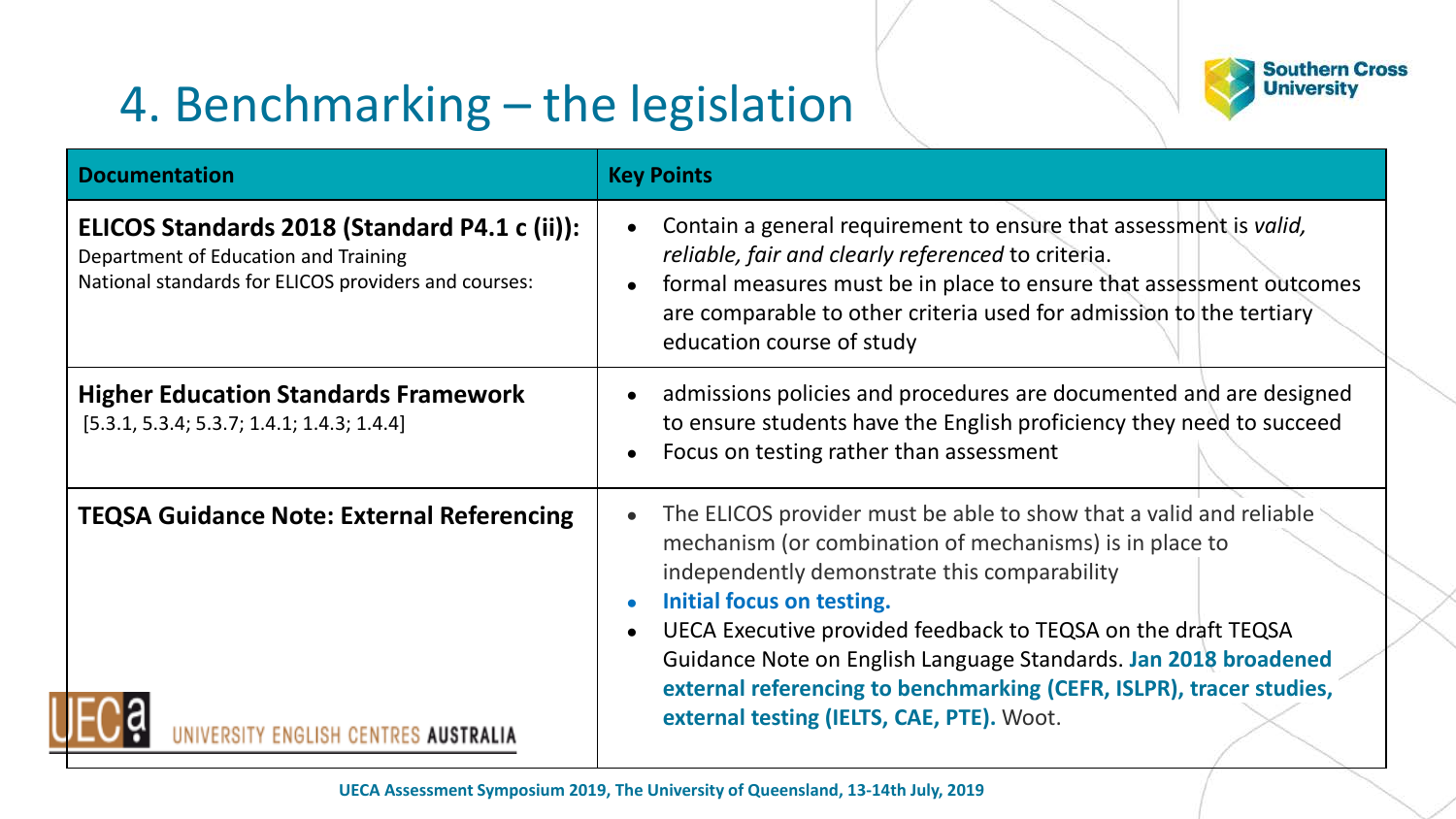#### 5. UECA Benchmarking: the project



- *External Referencing of the ELICOS Standards and International Education* [ERESIE] Project was established to facilitate mutual learning among member Centres and enable institutions to validate their policies, processes and **assessment standards**.
- UECA 2018-2019 Benchmarking Project focus on *Standard P4: Assessment of ELICOS students.*
- External reference point identified is Common European Framework of Reference (CEFR):
	- three basic categories at six levels:
		- *Basic user* (A1 & A2), *Independent user* (B1 & B2) and *Proficient user* (C1 & C2).
		- It now defines 'plus' levels (e.g. B1+, B2+) to differentiate within these (North, 2014).
- 'the practice of colleagues providing and receiving feedback on one another's unit/subject outlines, assessment tasks and marking criteria to ensure that assessment is aligned to intended learning outcomes and includes a calibration process to ensure comparability of achievement standards and an opportunity for professional learning'. (Booth et al., 2015)



RSITY ENGLISH CENTRES AUSTRALIA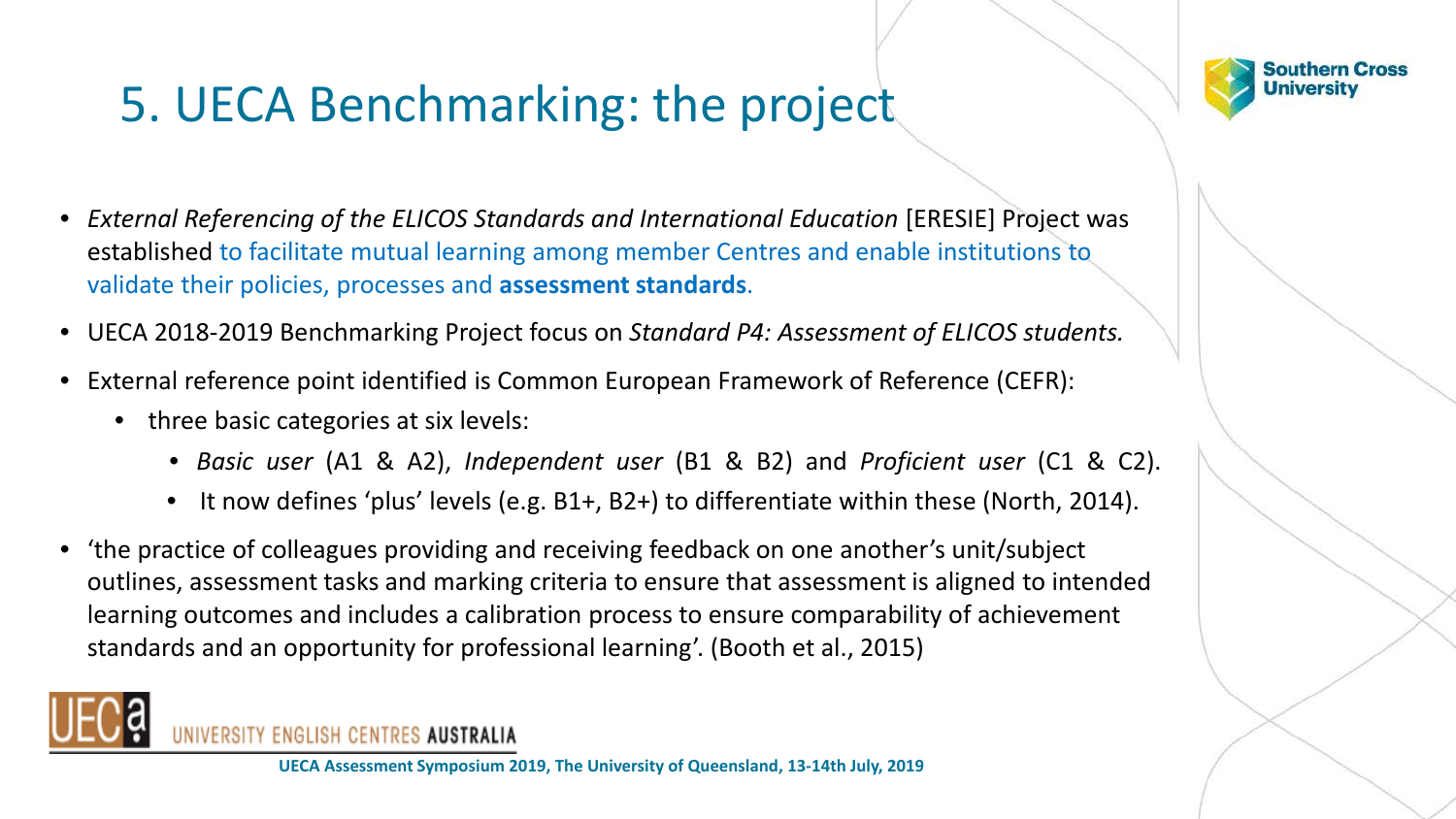#### 5.1 CEFR as an external frame of reference



- Originally developed as a frame of reference for communicating about threshold standards of language across Europe
- Widely used: to develop and benchmark university entrance language tests (B2 being the most common Deygers, Zeidler, Vilcu, & Carlsen, 2018). In Aisa CEFR-J, CCFR (see Read, 2019) Americas Normand-Marconnet & Bianco (2015).



- Takes real-world language use as a starting point
- Council of Europe has released a *CEFR Companion Volume with New Descriptors (2018)* containing written work descriptors, p.173-235; *NEW* written reports and essays p.77
- **CEFR levels and IELTS correspondence:** not 1:1

| <b>CEFR</b>    | <b>IELTS</b> |
|----------------|--------------|
| $C1+$          | 7.5          |
| C <sub>1</sub> | 7.0          |
| $B2+$          | 6.5          |
| <b>B2</b>      | 6.0          |
| <b>B2</b>      | 5.5          |
| $B1+$          | 5.0          |



**AUSTRALIA**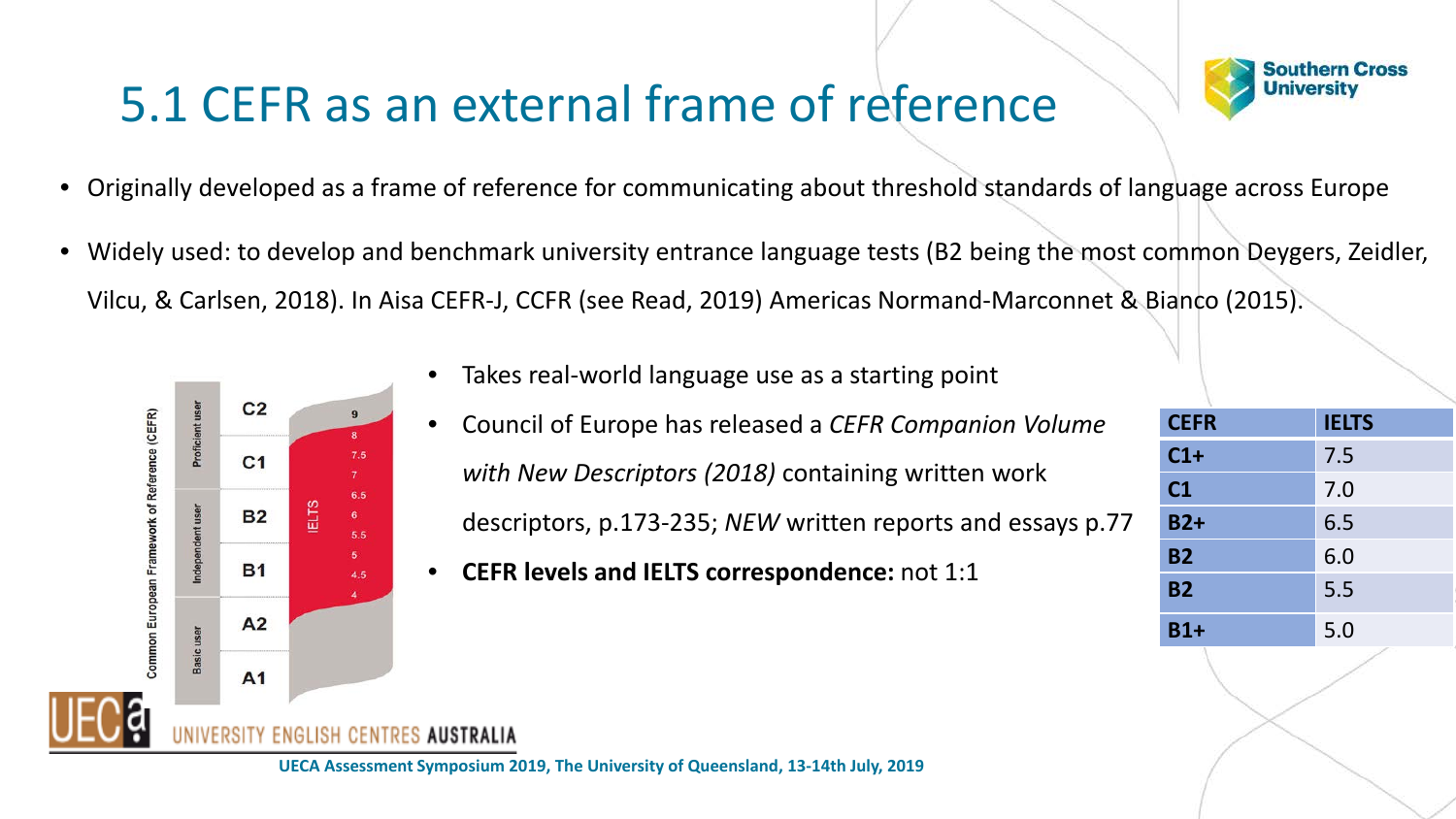#### 5.2 Activity: The CEFR (5min)



• **Activity One:** Look at CEFR WRITING Descriptors from the CEFR Companion Volume (2min)

- **Q1.1 Discuss with a partner** can you see any positives to using this tool for assessing writing samples from different university EAP programs?
- **Q1.2 Discuss with a partner**  can you see any issues with the wording of the scale?

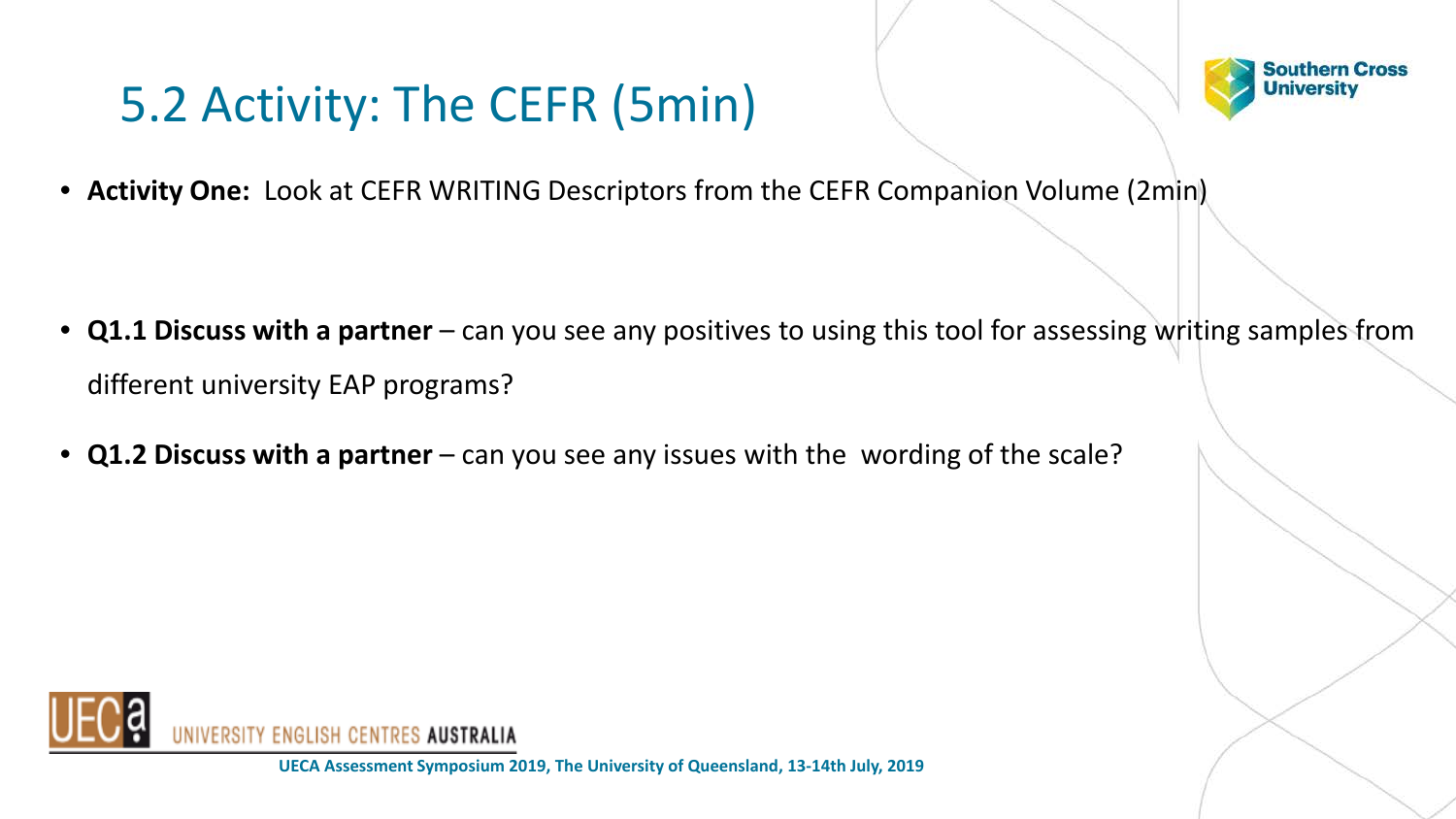

ES AUSTRALIA

#### 5.3 The Project: CEFR issues and advantages

- CEFR is not without critics:
- Initial versions of the CEFR were formulated to be applicable across a range of contexts and situations (North, 2000) context/genre independent (i.e. underspecified) as such it underrepresents the complexities of academic writing (McNamara, Morton, Storch & Thompson, 2018).
- Descriptors: impressionistic (Alderson 2007; Fulcher, 2004, 2012), vague and incoherent terminology (Harsch & Rupp, 2007) - leads to variant interpretation by raters.
- development and validation of the level descriptors Deygers (2019) problematics
- But the new CV includes >descriptors for the 'C' levels (Goodier, 2018) and there is consensus amongst some that it can be used as a base to develop a shared understanding of threshold standards (Deygers, Van Gorp, & Demeester, 2018; (Harsch & Martin, 2012) - "socialization into communities of practice" (Kramsch, 2002), Mediation /appropriateness

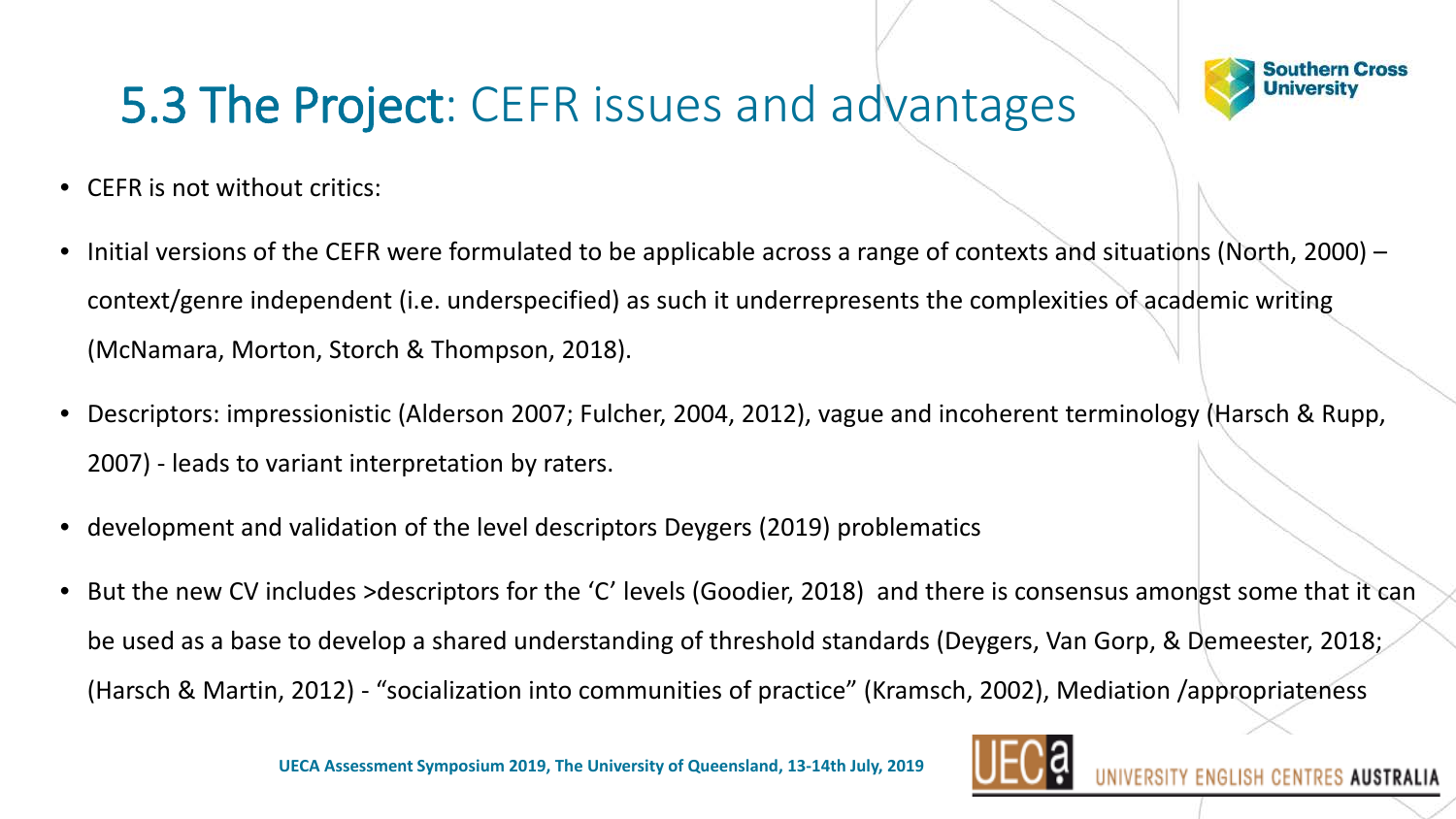#### 5.4 The Project: Participants and timeline



#### **20 Participating Institutions**

- ACU CQU Curtin Flinders
- Hawthorn (Uni of Melbourne)
- James Cook Uni Monash
- QUT RMIT Training SCU
- Swinburne Uni of Adelaide
- UOW College UNE Newcastle
- USydney UTas
- UWA VU Western Sydney Uni





IVERSITY ENGLISH CENTRES **AUSTRALIA**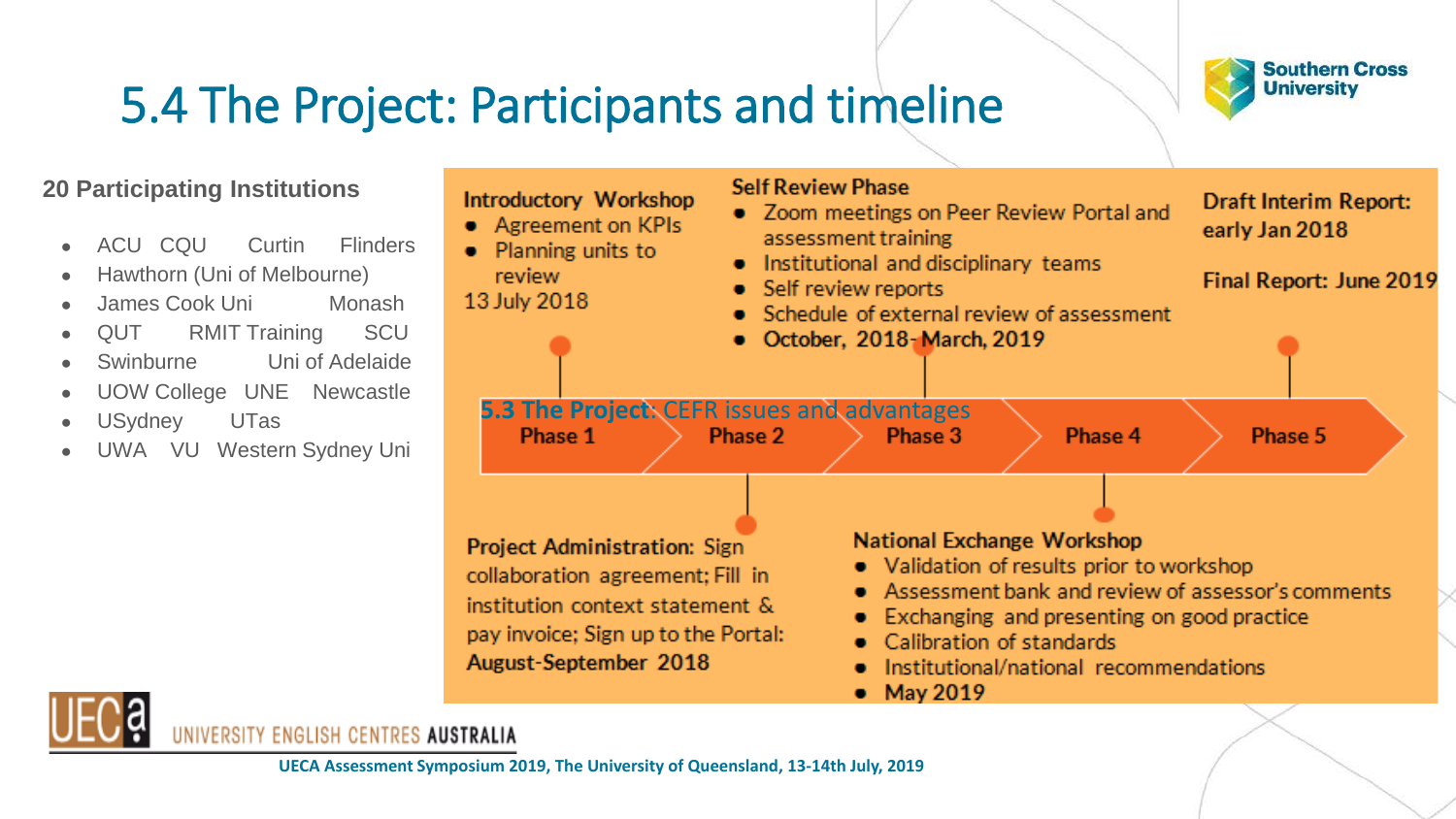### 5.5. The Project: How and what to benchmark?



**Develop shared interpretation** (Nulty, 2017, Sadler, 2013, Bloxham, 2009): participating Centres were sent the new CEFR Companion Volume as pre-reading.

**Identify assessment samples**: For each written in-course, formative assessment item worth 20% or more: three samples each of a Pass and a (just) Fail with the marking rubric3; and or each written Exit or Capstone/summative assessment three samples each of up to three Grades/levels with the marking rubrics

**Co-develop the scales and interpretation** (Harsch & Martin, 2012): UECA Committee discussed and agreed on a version of the CEFR scales for use. Three Guiding Documents were produced over 6 months.

**Assess together.** Assessing (judgment) involves both subjective and objective knowledge (Kahneman, Slovic, & Tversky, 1982) therefore even experienced raters will differ in their assessment at times (Harsch & Hartig, 2015).

Employed consensus moderation (Nulty, 2017; Sadler, 2013) :

o trial mark the sample of student work against the rubric;

o compare with each other provisionally allocated marks;

o engage in focused discussion about how marks should be allocated;

o reach agreement on an appropriate overall academic achievement standard



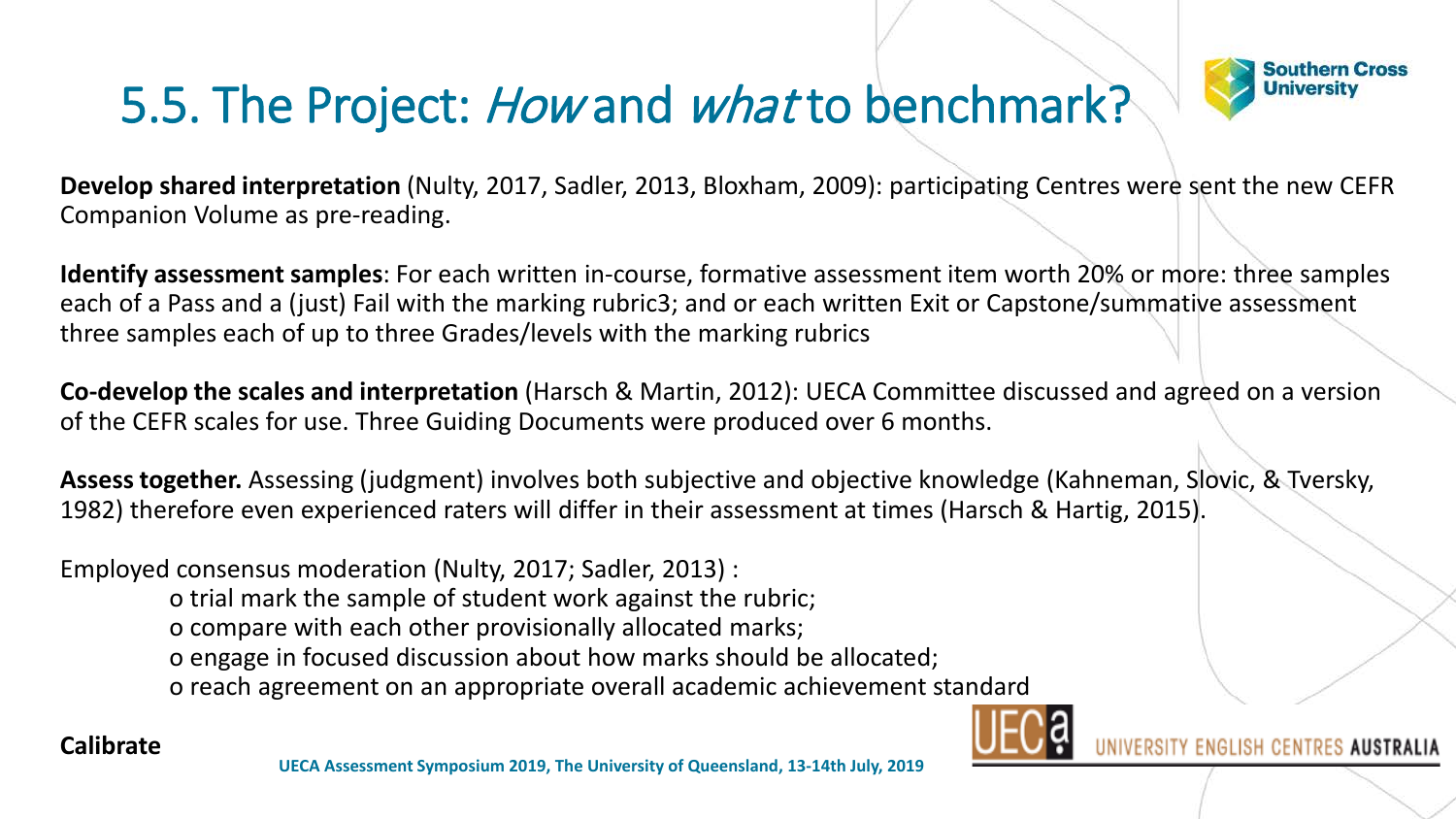## 7. Conclusion



- The UECA project took a validated, user-oriented Proficiency Scale containing generalised, abstract descriptions of what learners are likely to be able to do at levels. The CEFR was our external frame of reference.
- Centres broadly welcomed outcomes of the benchmarking: suggestions for improvement and involvement in the project which developed a shared interpretation of CEFR levels.
- **Issues:** Though updated to capture the features of reports and essays, there are still gaps in the scales (e.g. B2+ Grammar and Vocab range) and occasionally ill-matched descriptors for academic language (e.g. C1+ appropriateness "including emotional, allusive and joking usage").
- **Response:** Develop relevant subscales for common UECA assessment items. Use sector validated samples to develop annotated samples at levels for further rater-training.